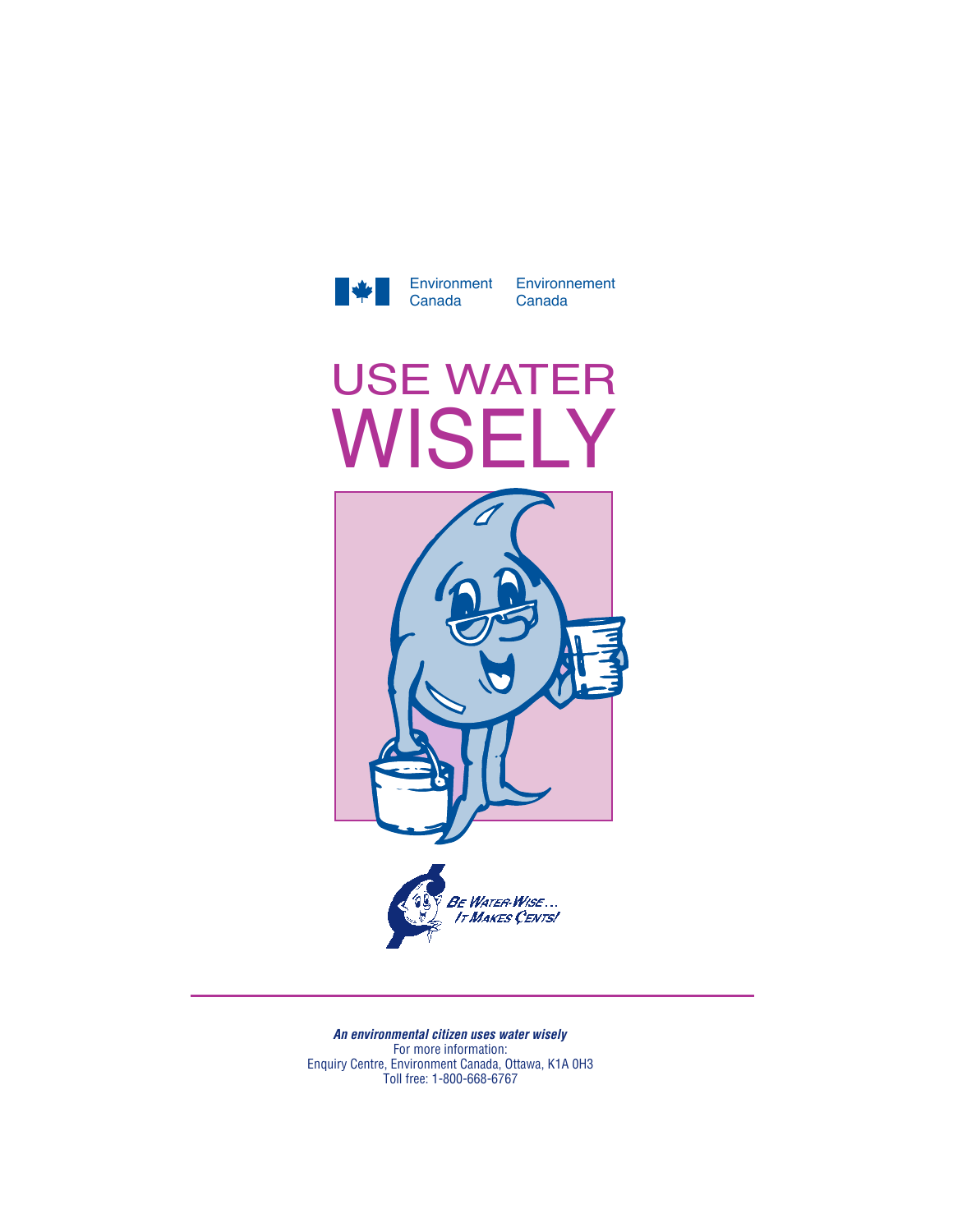anadians waste a lot of water. We use on the average<br>about 329 litres (34 cubic metres)\* of water per about 329 litres (.34 cubic metres)**\*** of water per person, per day — more than twice as much as Europeans.

It's easy to take water for granted. Whenever we turn on the tap, water comes out — pure, clean, drinkable water. What most of us don't realize is that every drop of water that comes out of the tap has been carefully treated to remove impurities and make it safe for drinking. Processing all that water is an expensive job.

> $*1m^3 = 1000$  litres  $1m^3 = 35.3$  ft<sup>3</sup>  $1m^3$  = 220 imperial gallons





## **ou have a stake in the future of your water**

Water isn't just used — it's recycled and re-used. Eventually, the same water that is flushed down our toilets or poured down our drains returns to our rivers and lakes via wastewater treatment facilities. From there, water is again purified in water treatment plants before returning to our taps.

The less water we use, or abuse, the less we degrade this precious resource, and the less money we have to spend bringing our water resource back to an acceptable standard.

To ensure that the water coming out of your taps tomorrow is clean and of good quality, USE WATER WISELY TODAY. By using water wisely, you will:

**• Save water:**

Canada's water supply is *not* endless. Population growth, rising pollution and global warming are shrinking the usable supply.

**• Save money:**

If you use less water it will cost you less, both for water and for wastewater treatment.

**• Save energy:**

Hot water for showers, laundry and washing dishes uses energy, in fact some 20% of the typical energy bill.

For information on Canada's freshwater resources, visit our Web site: www.ec.gc.ca/water